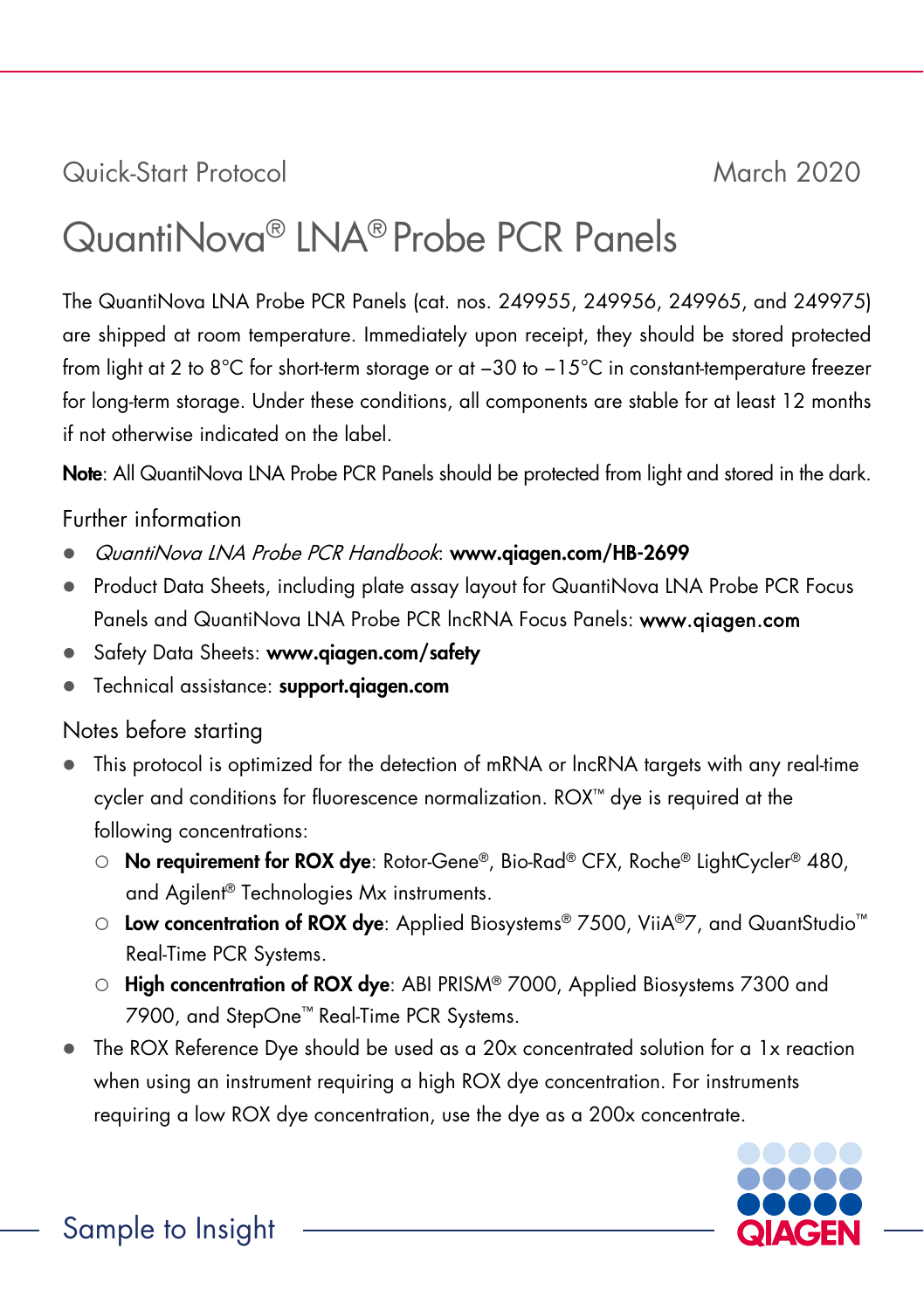- The 2x QuantiNova® Probe PCR Master Mix contains QuantiNova DNA Polymerase, which is inactive at room temperature. The PCR protocol must start with an initial incubation step of 2 min at 95°C to activate the QuantiNova DNA Polymerase.
- Always start with the cycling conditions and primer concentrations specified in this protocol.

### Procedure:

The QuantiNova LNA Probe PCR Panels can used in two different protocols: the 2-Step RT-PCR Protocol, which will be described below, and the 1-Step RT-PCR Protocol with one combined cDNA RT and the PCR reaction. For the 1-step RT-PCR Protocols, please refer to the QuantiNova LNA Probe PCR Handbook.

# 2-Step RT-PCR procedure:

- 1. Thaw 2x QuantiNova Probe PCR Master Mix, template cDNA, QN ROX Reference Dye (if required), and RNase-free water. Mix the individual solutions.
- 2. When using the QuantiNova Reverse Transcription Kit, add 90 μl RNase-free water to each 20 μl reverse transcription reaction to dilute the cDNA. Mix by pipetting up and down several times.
- 3. Prepare a Master Mix for 1 sample according to Table 1 or for more than 1 sample according to Table 2 or Table 3. Due to the hot start, it is not necessary to keep samples on ice during reaction setup or while programming the real-time cycler.

Note: Save the remaining volume of the cDNA synthesis reaction at -15 to -30°C, for potential quality control analysis.

| Table 1. Master Mix setup for QuantiNova LNA Probe PCR Panels (Focus, Flexible or Custom) for 1 sample |  |
|--------------------------------------------------------------------------------------------------------|--|
|                                                                                                        |  |

| Component                          | 96-well panels | 384-well panels | <b>Final concentration</b> |
|------------------------------------|----------------|-----------------|----------------------------|
| 2x QuantiNova Probe PCR Master Mix | 1000 ul        | $2000$ µ        | 1 x                        |
| <b>ROX Reference Dye</b>           | 100 µl/ 10 µl* | 200 µl/ 20 µl*  | 1 x                        |
| (ABI instruments only)             |                |                 |                            |
| Diluted cDNA template              | $100 \mu$      | $100 \mu$       |                            |
| RNase-free water                   | Variable       | Variable        | -                          |
| <b>Total Master Mix volume</b>     | 2000 µlt       | 4000 µlt        |                            |

\* Use ROX Reference Dye as a 20x concentrate for cyclers requiring a high ROX dye concentration (i.e., ABI PRISM 7000, Applied Biosystems 7300, 7900, and StepOne Real-Time PCR Systems) and as a 200x concentrate for cyclers requiring a low ROX dye concentration (i.e., Applied Biosystems 7500, ViiA 7, and QuantStudio Real-Time PCR Systems). Adjust the amount of RNase-free water accordingly.

† Total Master Mix volume includes a reserve to compensate for pipetting variations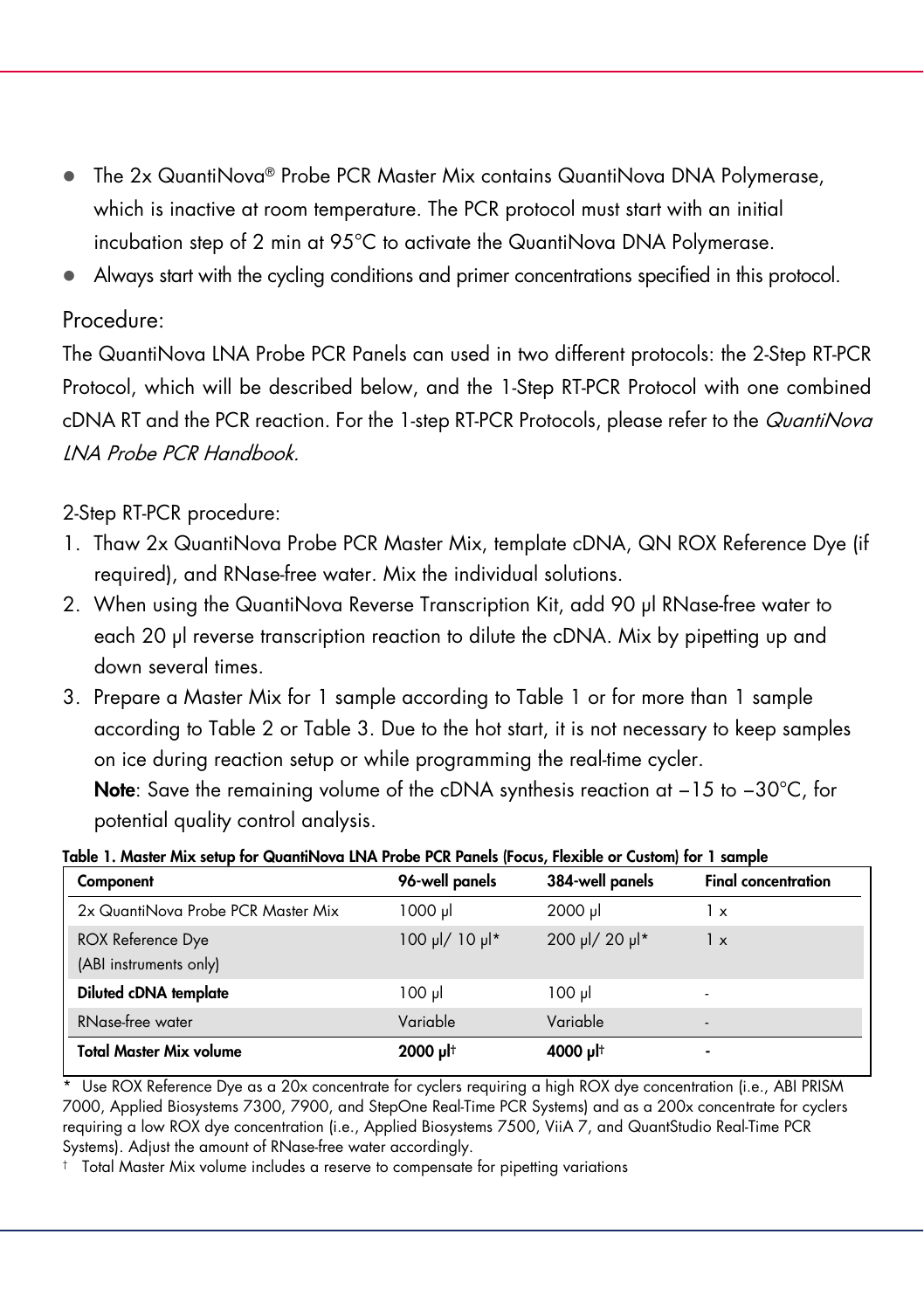| Component                                          | 2 samples<br>(48 wells per sample) | 4 samples<br>(24 wells per sample) | 8 samples<br>(12 wells per sample) | Final<br>concentration |
|----------------------------------------------------|------------------------------------|------------------------------------|------------------------------------|------------------------|
| 2x QuantiNova Probe<br><b>PCR Master Mix</b>       | 520 µl                             | $280$ pl                           | $160$ pl                           | 1x                     |
| <b>ROX Reference Dye</b><br>(ABI instruments only) | 52 µl/5.2 µl*                      | 28 µl/2.8 µl*                      | $16 \mu$ /1.6 $\mu$ <sup>*</sup>   | 1x                     |
| Diluted cDNA template                              | $100 \mu$                          | 100 µl                             | $100 \mu$                          |                        |
| RNase-free water                                   | Variable                           | Variable                           | Variable                           |                        |
| Total Master Mix volume                            | $2x$ 1040 µ <sup> †</sup>          | $4x 560$ µ <sup> †</sup>           | 8x 320 µl <sup>t</sup>             |                        |

Table 2. Master Mix setup for QuantiNova LNA Probe PCR Flexible Panels and Custom Panels for more than 1 sample per 96-well plate/Rotor-Disc® 100

\* Use ROX Reference Dye as a 20x concentrate for cyclers requiring a high ROX dye concentration (i.e., ABI PRISM 7000, Applied Biosystems 7300, 7900, and StepOne Real-Time PCR Systems) and as a 200x concentrate for cyclers requiring a low ROX dye concentration (i.e., Applied Biosystems 7500, ViiA 7 and QuantStudio Real-Time PCR Systems). Adjust the amount of RNase-free water accordingly.

† Each Master Mix includes a reserve of at least 4 single reaction volumes (80 µl for 96-well plates and 40 µl for 384-well plates) to compensate for pipetting variations.

|                | Table 3. Master Mix setup for QuantiNova LNA Probe PCR flexible panels and custom panels for more than 1 sample per |  |
|----------------|---------------------------------------------------------------------------------------------------------------------|--|
| 384-well plate |                                                                                                                     |  |

| Component                                          | 2 samples<br>$(192 \text{ wells})$<br>per sample) | 4 samples<br>(96 wells<br>per sample) | 8 samples<br>(48 wells<br>per sample) | 16 samples<br>$(24 \text{ wells})$<br>per sample) | Final<br>concentration |
|----------------------------------------------------|---------------------------------------------------|---------------------------------------|---------------------------------------|---------------------------------------------------|------------------------|
| 2x QuantiNova Probe<br><b>PCR Master Mix</b>       | $1000 \mu$                                        | 500 µl                                | $260$ $\mu$                           | 140 µl                                            | 1x                     |
| <b>ROX Reference Dye</b><br>(ABI instruments only) | *lu 01/lu 001                                     | $50 \mu / 5 \mu$                      | $26 \mu$ /2.6 $\mu$ <sup>*</sup>      | $14 \mu$ /1.4 $\mu$ <sup>*</sup>                  | 1x                     |
| Diluted cDNA template                              | $100 \mu$                                         | $100 \mu$                             | $100 \mu$                             | $100 \mu$                                         |                        |
| RNase-free water                                   | Variable                                          | Variable                              | Variable                              | Variable                                          |                        |
| Total Master Mix volume                            | 2x 2000 ult                                       | 1µ 1000 Jl <sup>†</sup>               | 8x 520 µlt                            | 16x 280 µlt                                       | $\blacksquare$         |

\* Use ROX Reference Dye as a 20x concentrate for cyclers requiring a high ROX dye concentration (i.e., ABI PRISM 7000, Applied Biosystems 7300, 7900, and StepOne Real-Time PCR Systems) and as a 200x concentrate for cyclers requiring a low ROX dye concentration (i.e., Applied Biosystems 7500, ViiA 7 and QuantStudio Real-Time PCR Systems). Adjust the amount of RNase-free water accordingly.

† Each Master Mix includes a reserve of at least 4 single reaction volumes (80 µl for 96-well plates and 40 µl for 384-well plates) to compensate for pipetting variations.

4. Mix the reaction mix thoroughly and dispense 20 μl per well (for 96-well formats) or 10 μl per well (for 384-well formats) into the PCR plates.

Note: The experiment can be paused at this point. Store the reactions protected from light at 2–8°C for up to 24 h.